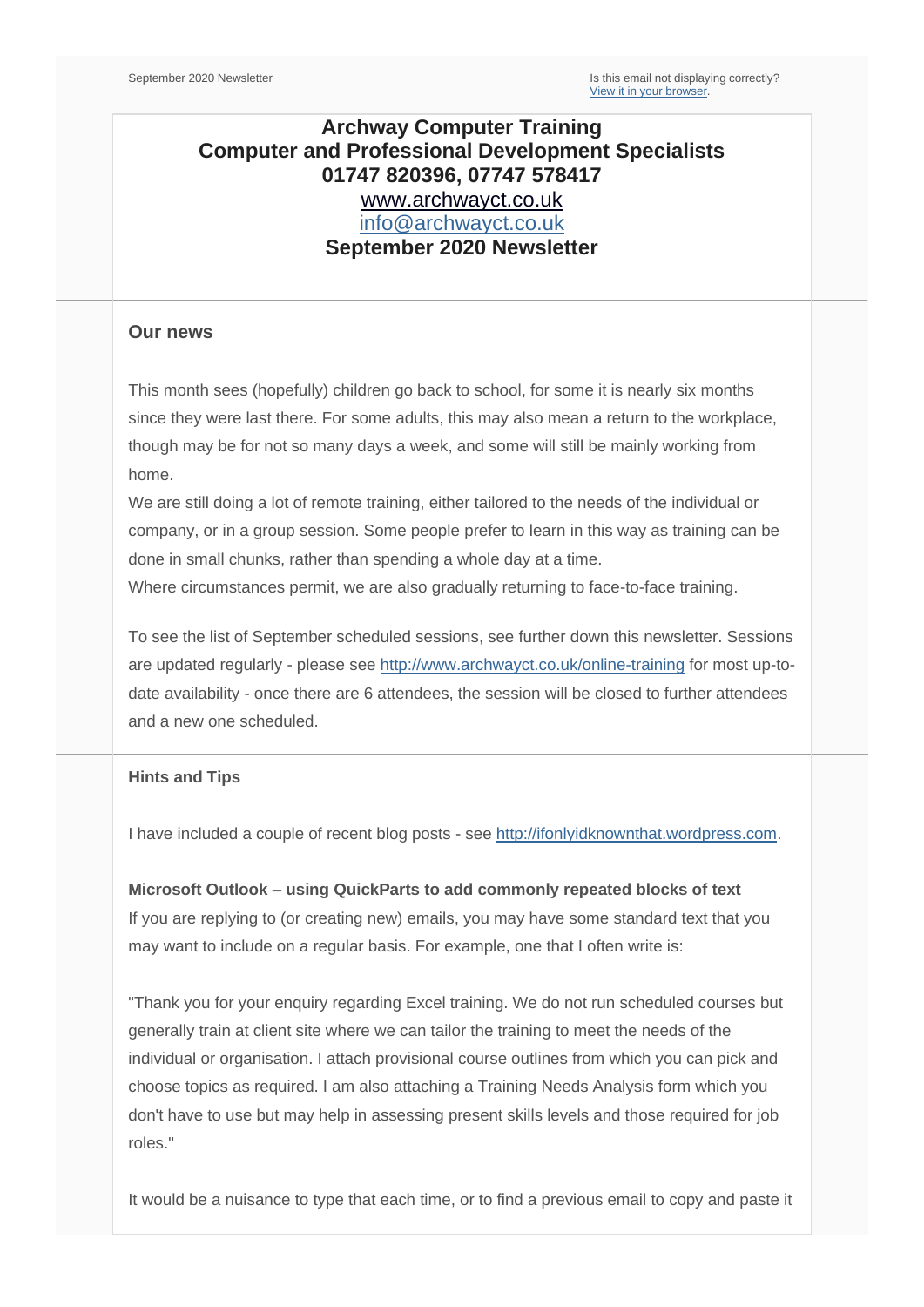from.

Instead type in the text once in the body of a new email, highlight it and then on the **Insert** tab, in the **Text** group, click on the **Quick Parts** dropdown and select **Save Selection to Quick Part Gallery**.

| 7<br>$\mathbb{Z}$<br><b>Create New Building Block</b> |                     |              |  |
|-------------------------------------------------------|---------------------|--------------|--|
| Name:                                                 | Thank you for       |              |  |
| Gallery:                                              | <b>Quick Parts</b>  | $\checkmark$ |  |
| Category:                                             | General             | $\checkmark$ |  |
| Description:                                          |                     |              |  |
| Save in:                                              | NormalEmail         | $\checkmark$ |  |
| Options:                                              | Insert content only | $\checkmark$ |  |
| OK<br>Cancel                                          |                     |              |  |

Type in a suitable name for the Quick Part - in my case I might save it as **Enqs**. Click **OK**.

Now next time you want to type that text in the body of an email, go to the **Insert** tab, then in the **Text** group, click on the **Quick Parts** dropdown and click on the relevant Quick Part. Alternatively, as long as you remember the name of the Quick Part, type in the name, then press the **F3** function key. (On some laptops this might be **Fn + F3**.)

The relevant text will be entered.

Find out more about our [Microsoft Outlook training.](http://www.archwayct.co.uk/microsoft-office-training/microsoft-outlook-training)

#### **Microsoft Excel - Using Sparklines**

Sparklines are small charts of data placed within a single cell within a worksheet. There are three types of sparkline charts:

- 1. Line shows trends and changes in values over time
- 2. Column allows comparison in values
- 3. Win/Loss allows analysis of values in relation to a norm

*To create a sparkline chart:*

1. Select an empty cell in which to insert your sparkline.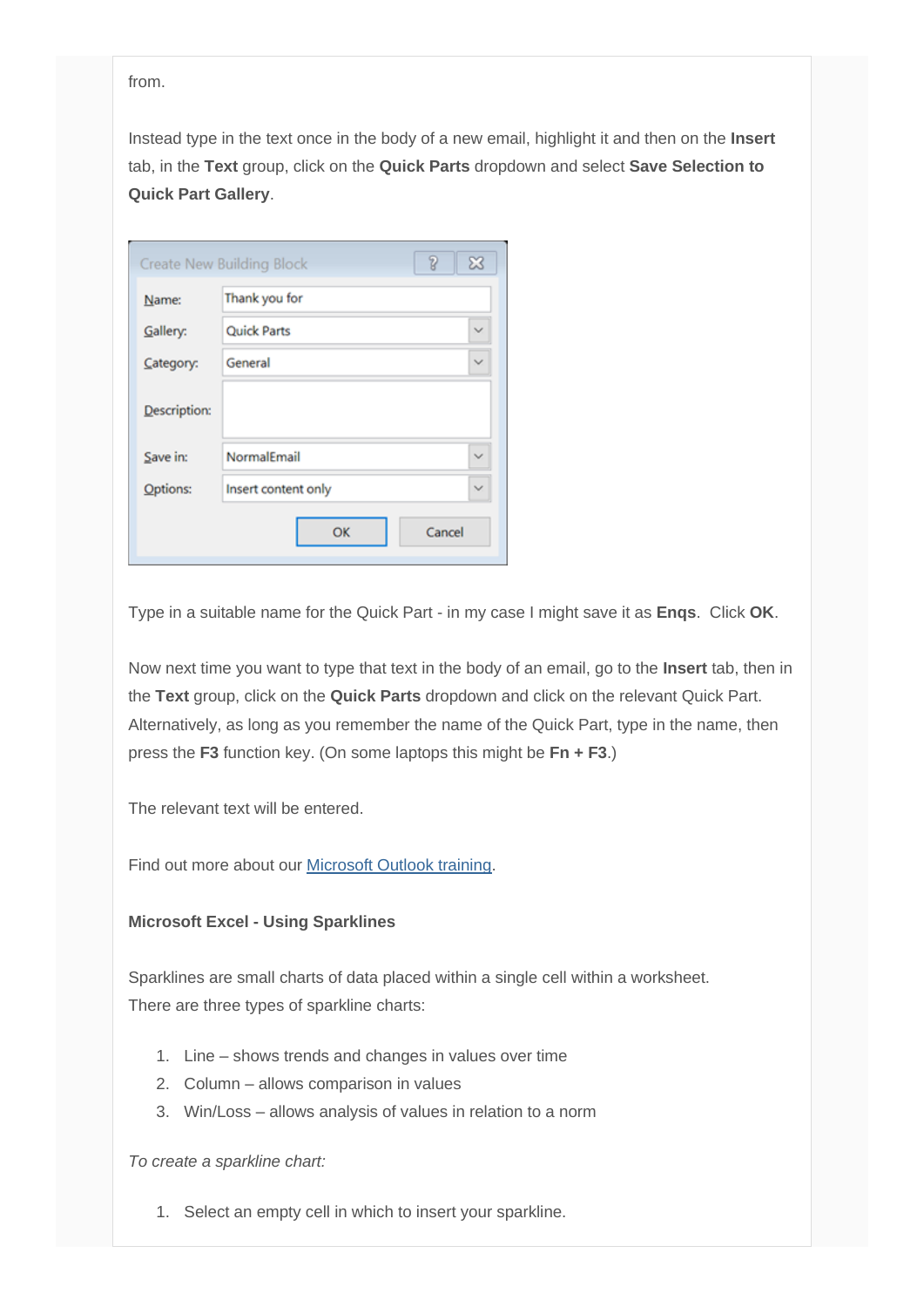2. On the **Insert** tab, in the **Sparklines** group, click on the type of sparkline you want to

| Line Column Win/ | Loss |
|------------------|------|
| Sparklines       |      |

create – **Line**, **Column** or **Win/Loss**.

3. The **Create Sparklines** dialog box will be displayed. In the **Data Range** box select the range of cells containing the data on which the sparklines are to be based, then

|           | <b>Create Sparklines</b>                          |        |    |        |  |
|-----------|---------------------------------------------------|--------|----|--------|--|
|           | Choose the data that you want<br>Data Range:      |        |    |        |  |
|           | Choose where you want the sparklines to be placed |        |    |        |  |
|           | Location Range:                                   | \$1\$7 |    |        |  |
| click OK. |                                                   |        | OK | Cancel |  |

4. Your sparkline will be displayed and the **Sparkline Tools Design** tab appears.

| Rainfall (mm) |
|---------------|
| 119           |
| 118           |
| 134           |
| 97            |
| 74            |
| 63            |
| 66            |
| 70            |
| 73            |
| 119           |
| 109           |
| 105           |
|               |
|               |

*To move a sparkline chart:*

1. Click the cell containing the sparkline chart you want to move.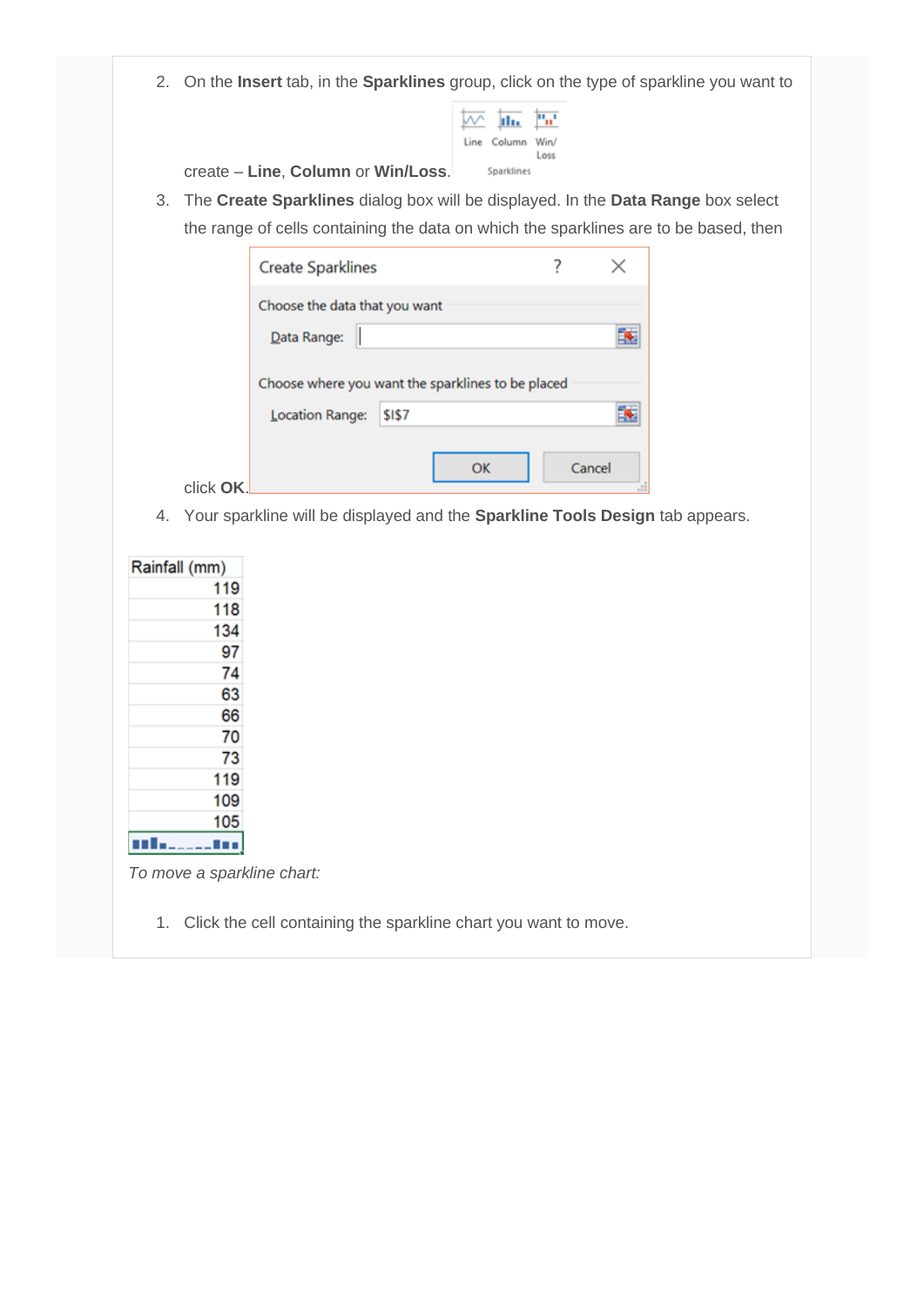2. On the **Sparkline Tools Design** tab, in the **Sparklines** group, click **Edit Data**. The **Edit Sparklines** dialog box will be displayed.

| <b>Create Sparklines</b>                          |    |        |  |
|---------------------------------------------------|----|--------|--|
| Choose the data that you want                     |    |        |  |
| Data Range:                                       |    |        |  |
| Choose where you want the sparklines to be placed |    |        |  |
| Location Range:<br>\$1\$7                         |    |        |  |
|                                                   | OΚ | Cancel |  |

3. In the **Location Range** box, select the range where you want to move your sparkline to, then click **OK**.

*To change the sparkline chart type:*

- 1. Click the cell containing the sparkline.
- 2. On the **Sparkline Tools Design** tab, in the **Type** group, click a different type of chart.

*To delete a sparkline chart:*

1. Right-click on the sparkline, point to **Sparklines**, then click either **Clear Selected Sparklines** or **Clear Selected Sparkline Groups**.

You can also add value points to a sparkline, such as **High Point**, **Low Point**, **Negative Points**, **First Point** or **Last Point**. To do so, select the required check boxes in the **Show**  group on the **Sparkline Tools Design** tab.

| √ High Point            | First Point |
|-------------------------|-------------|
| √ Low Point             | Last Point  |
| Negative Points Markers |             |
| Show                    |             |

The style and format of the sparklines can be changed from the **Style** group on the **Sparkline Tools Design** tab.



Specific formatting can be applied to a sparkline by using the **Sparkline Color** or the **Marker Color** commands in the **Style** group on The **Sparkline Tools Design** tab.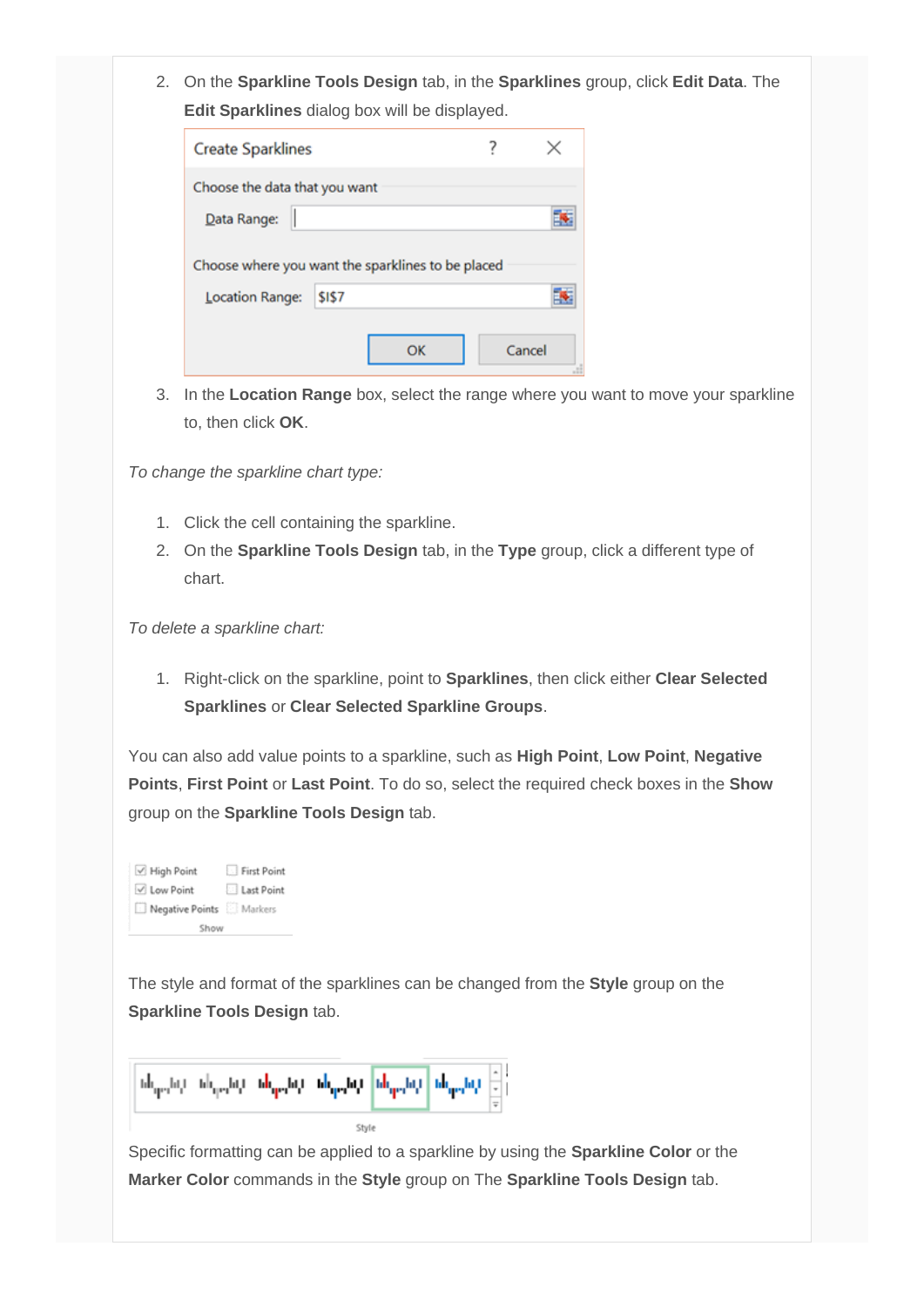

Find out more about our [Microsoft Excel training.](http://www.archwayct.co.uk/microsoft-office-training/microsoft-excel-training)

# **Online Training Sessions**

Since a lot of companies cannot do face-to-face training at present, we are pleased to be able to announce some interactive short training sessions.

Sessions will be conducted using WebEx or Zoom and will be limited to 6 people. Once a session is full, new dates will be released.

Training files and a meeting invitation will be sent out to participants in advance of the training session. Sessions are updated regularly **[here](http://www.archwayct.co.uk/online-training)**.

To find out more details, ring on the mobile number at the top of this newsletter, **email** [us](mailto:janet@archwayct.co.uk?subject=Online%20computer%20training) **or fill in our online [contact form](http://www.archwayct.co.uk/contact)**.

| <b>Date</b>                         | <b>Time</b> | <b>Session</b>                                                                                    | <b>Cost</b>           |
|-------------------------------------|-------------|---------------------------------------------------------------------------------------------------|-----------------------|
| 1st<br>September <sup>1</sup> 10:30 | 09:30       | Excel - Named ranges, VLOOKUP                                                                     | $£25 +$<br>VAT        |
| 1st<br>September <sup>1</sup> 12:00 | 11:00 -     | PowerPoint - Creating a new presentation, Slide<br>Layouts, Slide Views, Moving Slides            | $£25 +$<br>VAT        |
| 1st<br>September  14:30             | 13:30 -     | Word - Mailmerge                                                                                  | $£25 +$<br>VAT        |
| 1st<br>September 16:00              | 15:00 -     | <b>Excel Charting</b>                                                                             | $£25 +$<br>VAT        |
| 2nd<br>September  11:00             | $09:30 -$   | Crystal Reports - Working with SubReports                                                         | $£35 +$<br>VAT        |
| 2nd<br>September  12:30             | $11:30 -$   | <b>Excel PivotTables</b>                                                                          | $£25 +$<br><b>VAT</b> |
| 2nd<br>September  14:30             | 13:30       | <b>Microsoft Project - Creating Reports</b>                                                       | $£25 +$<br><b>VAT</b> |
| 2nd<br>September 16:30              | 15:00       | <b>Crystal Reports - Formulas and Functions</b>                                                   | $£35 +$<br><b>VAT</b> |
| 3rd<br>September 10:45              | $ 09:15 -$  | Microsoft Project - Consolidating Projects in a Master<br>Plan, Pooling resources across Projects | $£30 +$<br>VAT        |
| 3rd<br>September <sup>1</sup> 12:15 | $11:15 -$   | PowerPoint - Working with SmartArt, Animating<br><b>SmartArt and Bulleted Lists</b>               | $£25 +$<br><b>VAT</b> |
| 3rd<br>September  15:30             | 14:00 -     | Crystal Reports - The Section Expert and Advanced<br>Formatting                                   | $£35 +$<br>VAT        |
| 4th<br>September  10:30             | 09:00       | <b>Crystal Reports - Charting</b>                                                                 | $£35 +$<br><b>VAT</b> |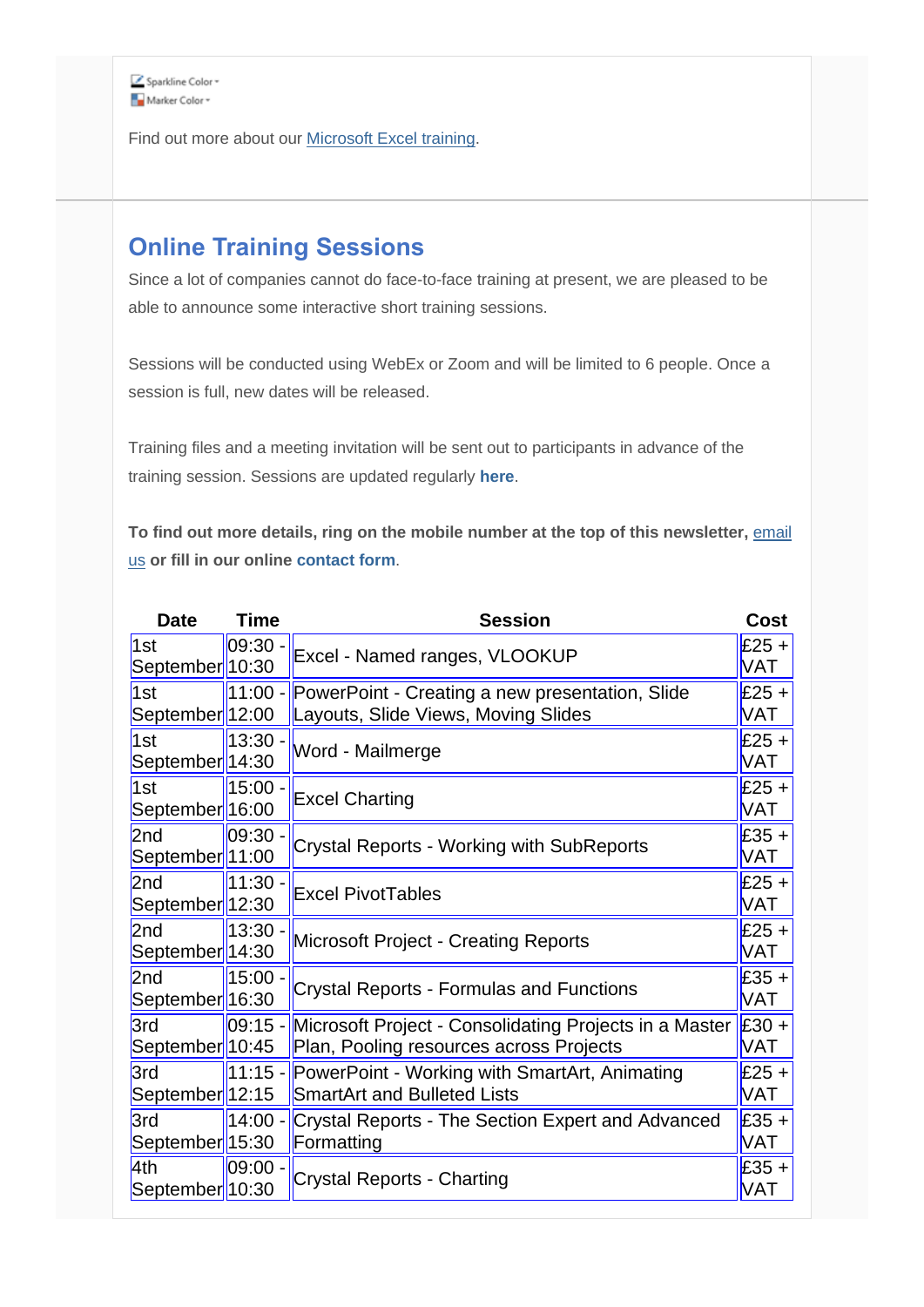| 4th                               | $11:00 -$  | Microsoft Project - Baselining a Project and Tracking                                         | $E25 +$               |
|-----------------------------------|------------|-----------------------------------------------------------------------------------------------|-----------------------|
| September <sup>1</sup> 12:00      |            | Progress                                                                                      | <b>VAT</b>            |
| 4th                               | $13:30 -$  | Time Management - Setting goals and priorities,                                               | $£30 +$               |
| September <sup>1</sup> 14:30      |            | <b>Urgent vs Important</b>                                                                    | <b>VAT</b>            |
| 4th                               | 15:00 -    | Crystal Reports - Sorting Records, Filtering Record,                                          | $£35 +$               |
| September  16:30                  |            | <b>Grouping Records, Summary Fields</b>                                                       | <b>VAT</b>            |
| 7th                               | 09:30      | Microsoft Project - Adding costs to projects                                                  | $£25 +$               |
| September <sup>1</sup> 10:30      |            |                                                                                               | <b>VAT</b>            |
| 7th                               | $11:00 -$  | Excel - Creating a new workbook, Basic Formatting,                                            | $£25 +$               |
| September <sup>1</sup> 12:00      |            | Basic Formulas, Saving, Printing                                                              | <b>VAT</b>            |
| 7th                               | $14:00 -$  | Word - Using Word tables, general Word hints and                                              | $£25 +$               |
| September <sup>1</sup> 15:00      |            | tips                                                                                          | <b>VAT</b>            |
| 7th                               | $15:30 -$  | Excel - Review of Basic Formulas, Absolute cell                                               | $£25 +$               |
| September <sup>1</sup> 16:30      |            | references (fixed cells), % of Totals, Using Quick                                            | <b>VAT</b>            |
|                                   |            | Analysis for % of Totals and Cumulative Totals                                                |                       |
| 8th                               | $ 09:30 -$ | Word - Working with Pictures and Drawing Objects -                                            | $£25 +$               |
| September  10:30                  |            | Inserting, Text Wrapping, Sizing, Effects                                                     | <b>VAT</b>            |
| 8th                               | 11:00      | <b>PowerPoint - Tables and Charts</b>                                                         | $£25 +$               |
| September 12:00                   |            |                                                                                               | <b>VAT</b>            |
| 8th                               | 13:30.     | Outlook - Emails Rules and Alerts, Creating a Task                                            | $£25 +$               |
| September  14:30                  |            | from an Email, Creating an Appointment from an<br><b>Email, Quick Parts, Email Templates</b>  | <b>VAT</b>            |
|                                   |            |                                                                                               |                       |
| 8th<br>September <sup>16:00</sup> | 15:00 -    | Word - Collaborating with Others - Sharing<br>Documents, Comments, Track Changes              | $£25 +$<br><b>VAT</b> |
|                                   |            |                                                                                               |                       |
| 9th                               | 09:30      | Word - Working with Large Documents - Heading<br>Styles, Section Breaks, Automating Tables of | $£25 +$               |
| September <sup>1</sup> 10:30      |            | Contents                                                                                      | <b>VAT</b>            |
| 9th                               | 11:30      |                                                                                               | $£25 +$               |
| September <sup>1</sup> 12:30      |            | Microsoft Project - Adding costs to projects                                                  | <b>VAT</b>            |
|                                   |            | Excel - Review of Basic Formulas, Absolute Cell                                               |                       |
| 9th                               | 13:30 -    | References (fixed cells), % of Totals, Using Quick                                            | $£25 +$               |
| September <sup>1</sup> 14:30      |            | Analysis for % of Totals and Cumulative Totals                                                | <b>VAT</b>            |
| 9th                               | $15:00 -$  | PowerPoint - Creating a new presentation, Slide                                               | $£25 +$               |
| September 16:00                   |            | Layouts, Slide Views, Moving Slides                                                           | <b>VAT</b>            |
|                                   |            | PowerPoint - Using SmartArt, Animating bulleted lists                                         |                       |
| 10th                              | $ 09:30 -$ | and SmartArt, Using Drawing Tools, Manipulating                                               | $£25 +$<br><b>VAT</b> |
| September 10:30                   |            | Pictures                                                                                      |                       |
| 10 <sub>th</sub>                  | 11:00 -    | Outlook - Email Rules and Alerts, Creating a Task                                             | $£25 +$               |
| September 12:00                   |            | from an Email, Creating an Appointment from an                                                | <b>VAT</b>            |
|                                   |            | <b>Email, Quick Parts, Email Templates</b>                                                    |                       |
| 10 <sub>th</sub>                  | 13:30.     | Outlook - Calendar, Creating Recurring                                                        | $£25 +$               |
| September 14:30                   |            | Appointments, Making Appointments private, Using                                              | <b>VAT</b>            |
|                                   |            | the Scheduling Assistant                                                                      |                       |
| 10th                              | $15:00 -$  | Microsoft Project - Working with Tasks, Creating a                                            | $£30 +$               |
| September <sup>16:30</sup>        |            | Gantt Chart, Links, Lags and Leads                                                            | VAT                   |
| 11th                              | 09:30 -    | Microsoft Project - Creating a resource sheet,                                                | $£30 +$               |
| September <sup>1</sup> 11:00      |            | Assigning resources to tasks                                                                  | <b>VAT</b>            |
| 11th                              | 11:30.     | Using WebEx for working remotely                                                              | $£25 +$               |
| September <sup>1</sup> 12:30      |            |                                                                                               | <b>VAT</b>            |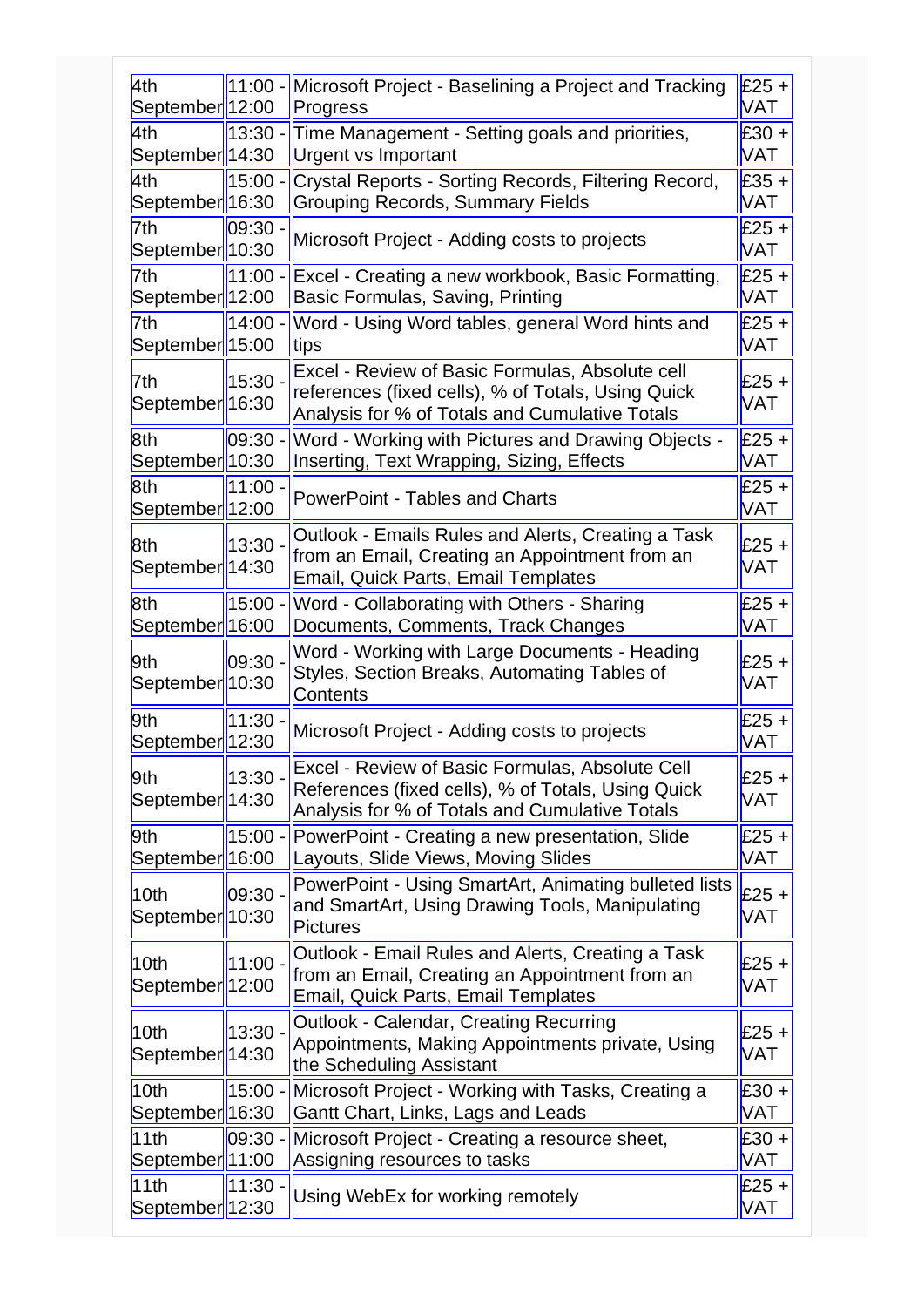| 11th<br>September 15:00                          | 13:30 - | <b>Crystal Reports - Crosstabs</b>                                                                                                                                                             | £35 +<br><b>VAT</b>   |
|--------------------------------------------------|---------|------------------------------------------------------------------------------------------------------------------------------------------------------------------------------------------------|-----------------------|
| 11th<br>September 16:30                          | 15:30.  | <b>Excel Charting</b>                                                                                                                                                                          | $£25 +$<br><b>VAT</b> |
| 14th<br>September <sup> </sup> 10:30             | 09:30 - | Outlook - Calendar, Creating Recurring<br>Appointments, Making appointments private, Using<br>the Scheduling Assistant                                                                         | £25 +<br>VAT          |
| 14th<br>September  13:00                         | 11:00.  | Coaching Skills - the key to successful delegation                                                                                                                                             | £50 +<br>VAT          |
| 14th<br>September  15:00                         | 14:00 - | <b>Excel - Grouping worksheets, Calculation across</b><br>worksheets, Data Consolidation                                                                                                       | $£25 +$<br>VAT        |
| 14th<br>September <sup>1</sup> 17:00             | 15:30   | Introduction to OneNote                                                                                                                                                                        | £30 +<br>VAT          |
| 15 <sub>th</sub><br>September  10:30             | 09:30 - | Excel - IF, Nested IF, AND, OR, SUMIF, SUMIFS,<br>COUNTIF, COUNTIFS, AVERAGEIF, IFERROR                                                                                                        | $£25 +$<br>VAT        |
| 15 <sub>th</sub><br>September 12:00              | 11:00 - | Microsoft Project - Baselining a Project and Tracking<br>Progress                                                                                                                              | £25 +<br>VAT          |
| 15 <sub>th</sub><br>September 15:30              | 13:30.  | Communication Skills - Questioning Techniques,<br>Listening Skills, Aggressive, Defensive and Assertive<br>Behaviour                                                                           | $£50 +$<br><b>VAT</b> |
| 15 <sub>th</sub><br>September 17:00              | 16:00 - | Word - Working with Pictures and Drawing Objects -<br>Inserting, Text Wrapping, Sizing, Effects                                                                                                | £25 +<br>VAT          |
| 16 <sub>th</sub><br>September 10:30              | 09:30   | Crystal Reports - Mailing Labels                                                                                                                                                               | $£25 +$<br>VAT        |
| 16 <sub>th</sub><br>September 12:45              | 10:45 - | <b>Effective Communication especially when working</b><br>remotely - keeping in touch with the team, organising<br>regular meetings, Agenda, feedback from meeting,<br>managing meetings, etc. | £50 +<br>VAT          |
| 16th<br>September <sup>15:00</sup>               | 14:00   | <b>Excel Pivot Tables</b>                                                                                                                                                                      | £25 +<br><b>VAT</b>   |
| 16 <sub>th</sub><br>September 16:30              | 15:30   | Microsoft Word - Using Section Breaks effectively                                                                                                                                              | £25 +<br>VAT          |
| 17 <sub>th</sub><br>September <sup>1</sup> 10:30 | 09:30   | <b>Using Outlook for Time Management</b>                                                                                                                                                       | £30 +<br>VAT          |
| 17 <sub>th</sub><br>September <sup>1</sup> 12:00 | 11:00 - | Word - Mailmerge                                                                                                                                                                               | £25 +<br><b>VAT</b>   |
| 17th<br>September  15:30                         | 13:30   | Delegating - How to delegate effectively                                                                                                                                                       | £50 +<br>VAT          |
| 17th<br>September  16:40                         | 16:00 - | Using Zoom for Remote Working                                                                                                                                                                  | $£15 +$<br><b>VAT</b> |
| 18 <sub>th</sub><br>September 10:30              | 09:30 - | Word - Collaborating with Others - Sharing<br>Documents, Comments, Track Changes                                                                                                               | £25 +<br>VAT          |
| 18 <sub>th</sub><br>September 12:00              | 11:00   | Time Management - Goals and Objectives, The<br>SMART approach to generating goals, Identifying<br>Goals, Prioritising Work, Urgent vs Important                                                | £30 +<br>VAT          |
| 18 <sub>th</sub><br>September  14:30             | 13:30   | <b>Excel - Sorting, Filtering, Conditional Formatting</b>                                                                                                                                      | £25 +<br>VAT          |
| 18th<br>September <sup>1</sup> 16:00             | 15:00 - | Excel - Creating a new workbook, Basic Formatting,<br>Basic Formulas, Saving, Printing                                                                                                         | £25 +<br>VAT          |